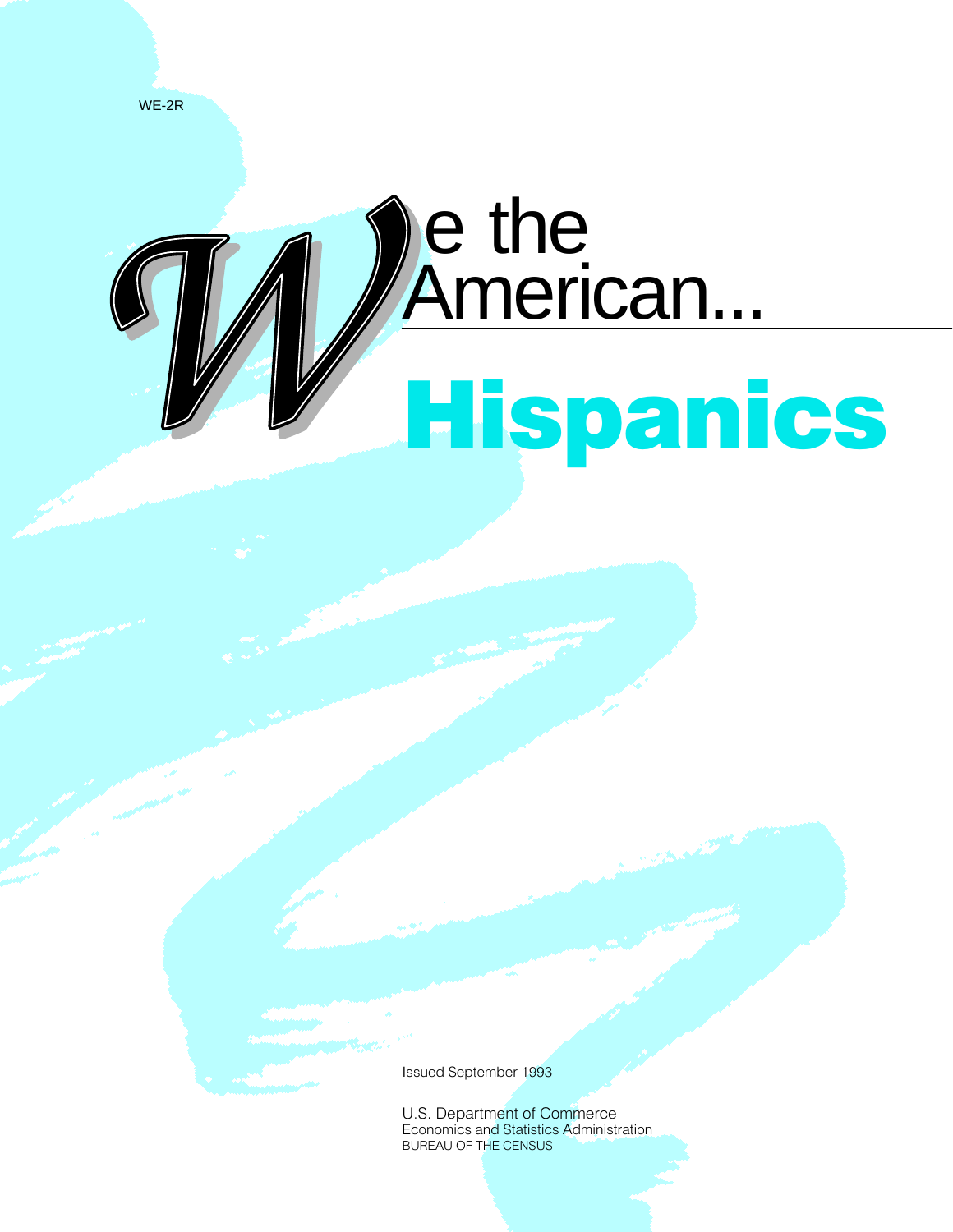### **Acknowledgments**

This report was prepared by staff of the Ethnic and Hispanic Statistics Branch under the supervision of Jorge del Pinal.

General direction was provided by **Susan J. Lapham,** Population Division. The contents of the report were reviewed by Janice Valdisera and Michael Levin, Population Division, and Paula Coupe and Dwight Johnson, Public Information Office. **Marie Pees, Population Division, provided computer** programming support. Debra Niner and Mary Kennedy, Population Division, provided review assistance.

**Alfredo Navarro, Decennial Statistical Studies Division** provided sampling review.

The staff of Administrative and Publications Services Division, **Walter C. Odom,** Chief, performed publication planning, design, composition, editorial review, and printing planning and procurement. Cynthia G. Brooks provided publication coordination and editing. Theodora Forgione provided table design and composition services. **Kim Blackwell** provided design and graphics services. Diane Oliff-Michael coordinated printing services.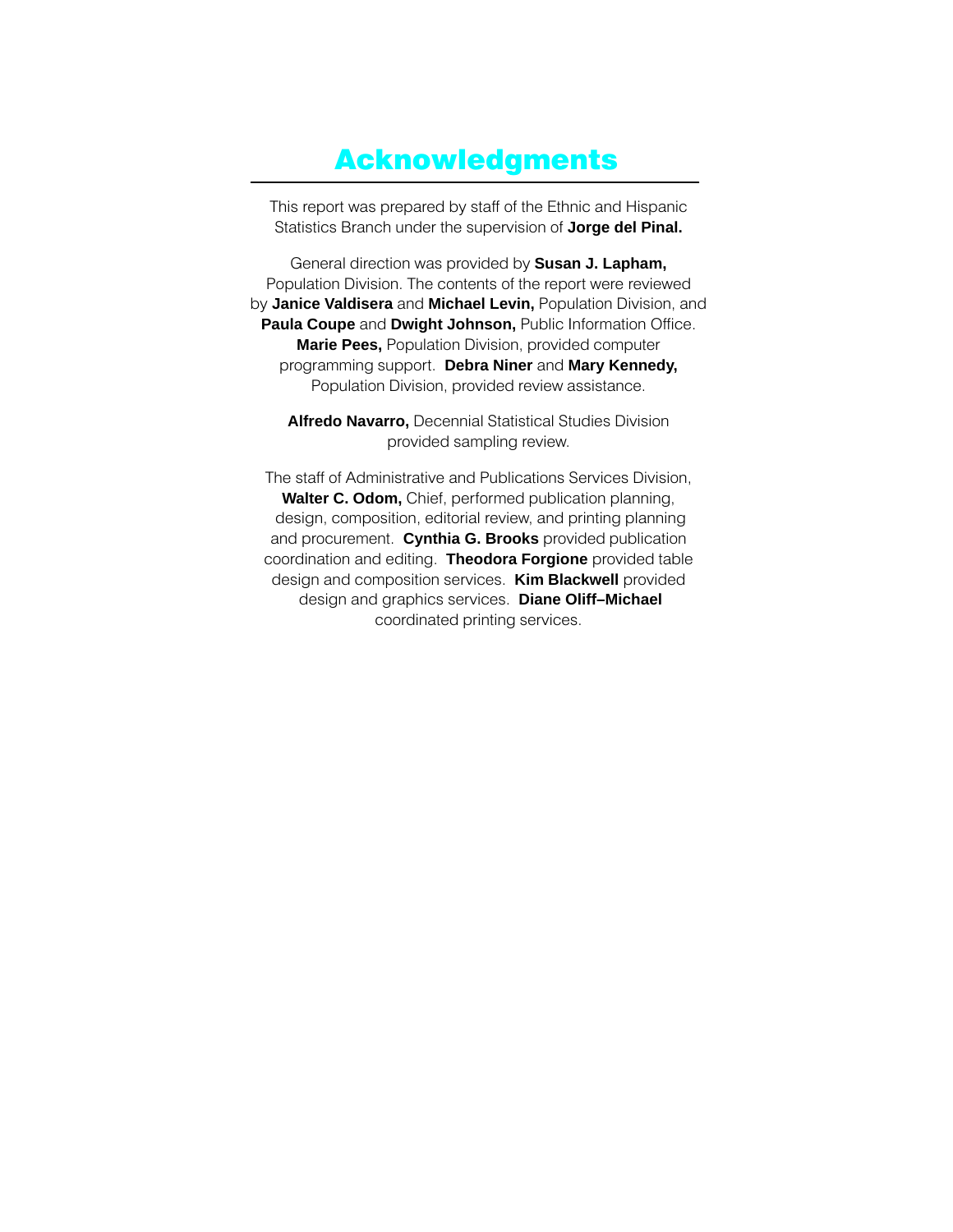

# e, the<br>//American **Hispanics**

## **Introduction**

We, the American Hispanics trace our origin or descent to Spain or to Mexico, Puerto Rico, Cuba, and many other Spanish-speaking countries of Latin America. Our ancestors were among the early explorers and settlers of the New World. In 1609, 11 years before the Pilgrims landed at Plymouth Rock, our Mestizo (Indian and Spanish) ancestors settled in what is now Santa Fe. New Mexico.

Several historical events also shaped our presence in America: the Louisiana Purchase, admission of Florida and Texas into the Union, the Treaty of Guadalupe Hidalgo which ended the Mexican-American War, the Spanish-American War, the Mexican Revolution, labor shortages during World War I and World War II, the Cuban Revolution, and political instability in Central and South America in the recent past. Although our common ancestry and language bind us, we are quite diverse.

We have not always appeared in the census as a separate ethnic group. In 1930, "Mexicans" were counted and in 1940, "persons of Spanish mother tongue" were reported. In 1950 and 1960, "persons of Spanish surname" were reported. The 1970 census asked persons about their "origin," and respondents could choose among several Hispanic origins listed on the questionnaire. In 1980 and 1990, persons of "Spanish/Hispanic" origin reported as Mexican, Puerto Rican, Cuban, or "other Hispanic." The 1990 census tabulated information for about 30 additional Hispanic-origin groups.

Because of our increasing diversity, the Census Bureau presents social and economic characteristics for specific Hispanic-origin groups such as Mexican, Puerto Rican, or Cuban. This report represents a fraction of the wealth of information available from the Bureau of the Census on Hispanic Americans.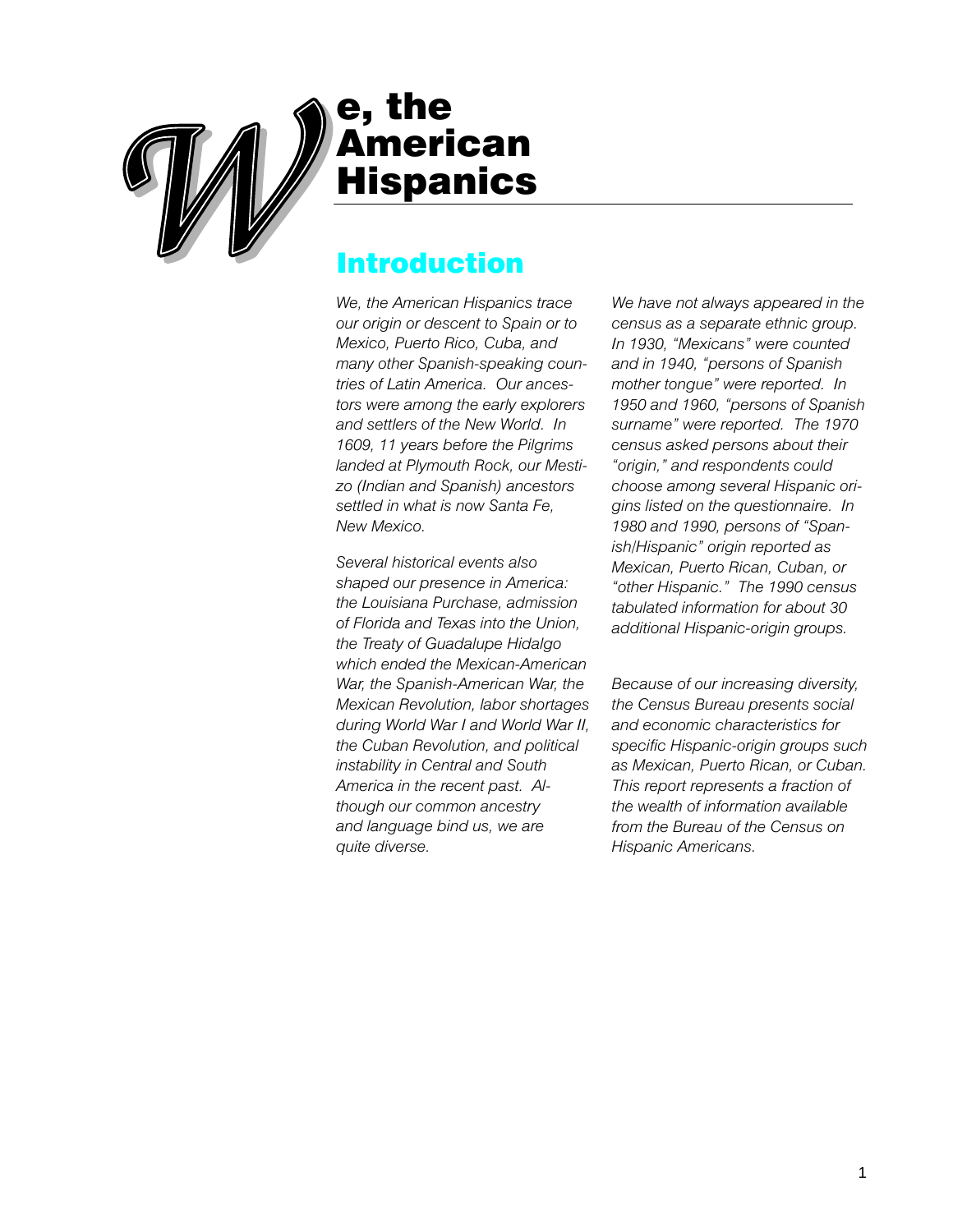#### We are a large, fast growing segment of the Nation's population.

Since 1930, some segments of the Hispanic population have been counted in the census. In 1930, 1.3 million "Mexicans" were reported. In 1950, 2.3 million "persons of Spanish surname" were reported, and in 1970, 9.1 million persons of "Spanish" origin were reported.

In 1990, there were 22.4 million Hispanics in the United States, almost 9 percent of the Nation's nearly 250 million people. The Hispanic population in 1990 was slightly less than the entire U.S. population in 1850.

The Census Bureau's 1992 middle series projections suggest rapid growth may continue into the 20th century. The population could rise from 24 million in 1992 to 31 million by the year 2000, 59 million by 2030, and 81 million by 2050.

#### Our population grew over 7 times as fast as the rest of the Nation between 1980 and 1990.

The Hispanic population grew by 53 percent between 1980 and 1990 and by 61 percent between 1970 and 1980. Several factors contributed to the tremendous increase in the Hispanic population since 1970. Among them are a higher birth rate than the rest of the population and substantial immigration from Mexico, Central America, the Caribbean, and South America.

The Mexican population nearly doubled between 1970 and 1980, and nearly doubled again by 1990.

Both the Cuban and Puerto Rican populations grew at a rate at least four times as fast as the rest of the Nation.

Other Hispanic populations grew dramatically between 1980 and 1990, partly as a result of the large influx of Central and South American immigrants during this time period.

#### Figure 1.

**Hispanic Population: 1930 to 2050** 

(Millions. Middle series projections)

Census Projections



Note: Data for 1930 include only "Mexicans," data for 1940 include persons of "Spanish mother tongue," and data for 1950 and 1960 include persons of "Spanish surname."

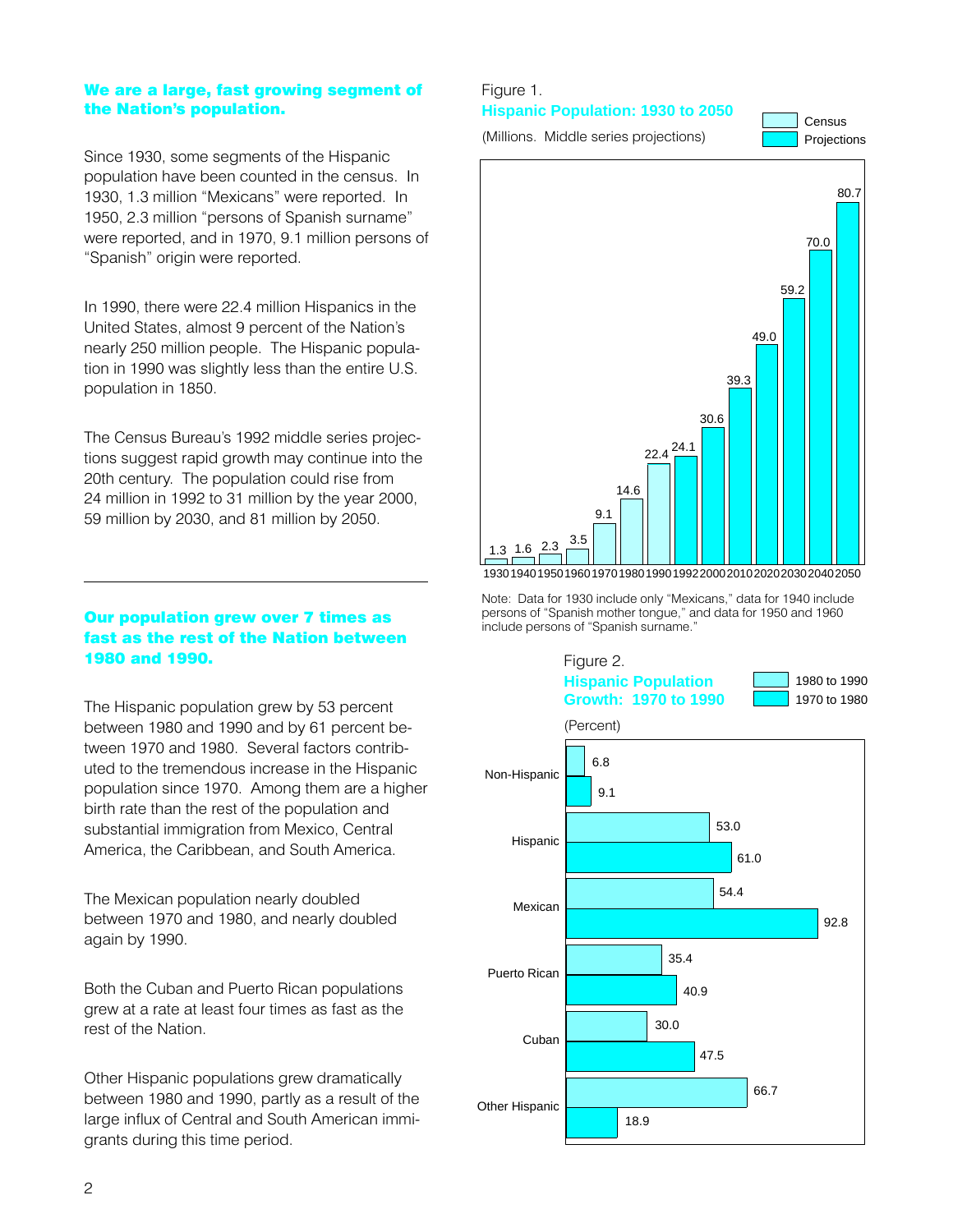#### We are concentrated in a small number of States, mostly in the South and West.

In 1990, nearly 9 of every 10 Hispanics lived in just 10 States. The four States with the largest proportion of Hispanics were California, Texas, New York, and Florida.

The remaining States with significant proportions of Hispanics were Illinois, New Jersey, Arizona, New Mexico, Colorado, and Massachusetts.

Most Hispanics lived in the Southwestern States of the Nation: New Mexico, California, Texas, and Arizona.

Nearly 40 percent of New Mexican residents were Hispanic, and about 26 percent of California and Texas residents were Hispanic. Nearly 20 percent of Arizona residents were Hispanic.

Figure 4.

**Hispanic Population: 1990** 

More than 10 percent of the residents of Colorado, New York, Florida, and Nevada were Hispanic.

**AK** 

#### Figure 3. **Hispanic Population for Selected States: 1990**

(Percent distribution)



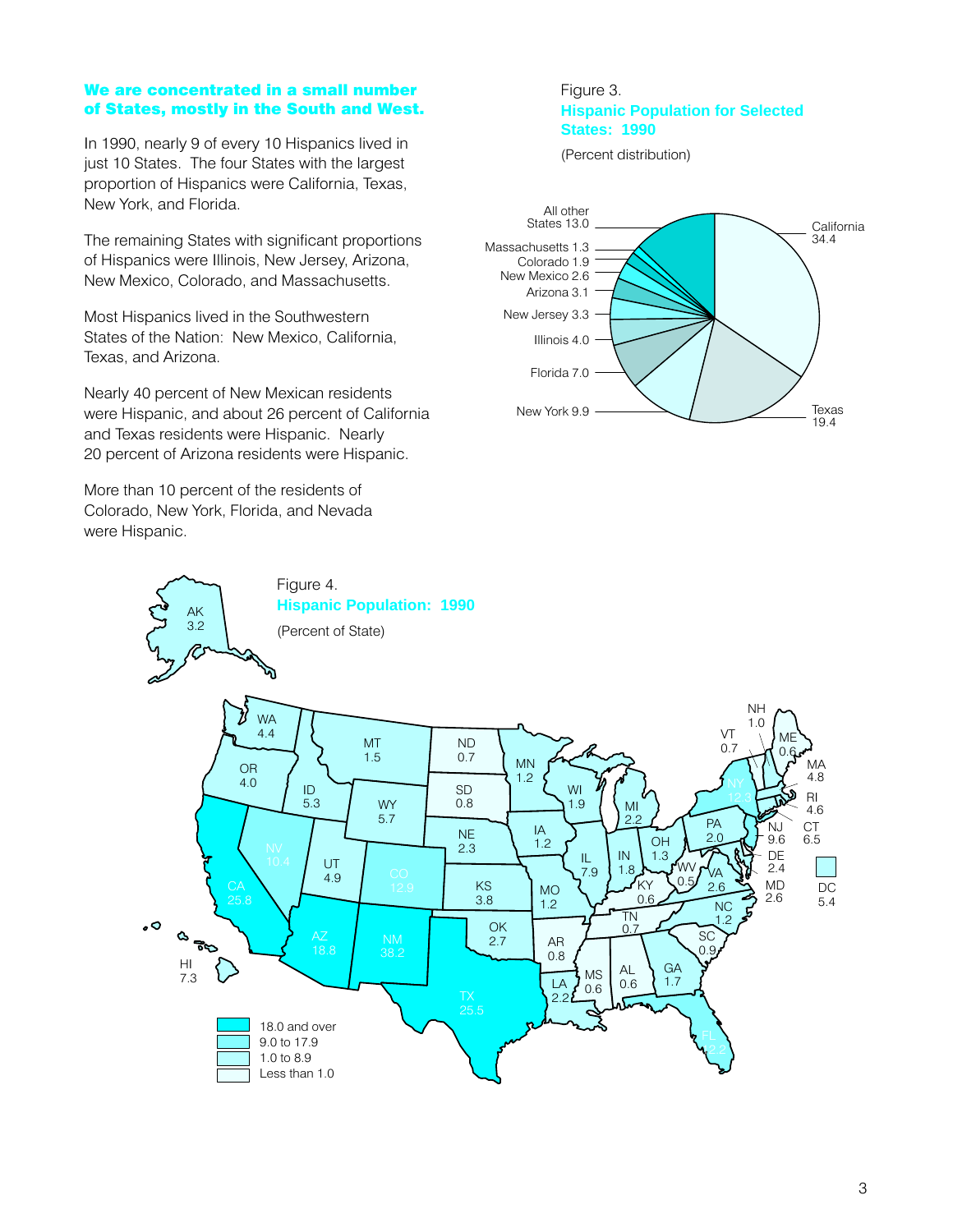#### We come from many different origins.

In 1990. Mexicans were the largest Hispanic group, representing about 61 percent of the 22.3 million Hispanics.

Puerto Ricans were the second largest group, about 12 percent; and Cubans were about 5 percent of the Hispanic population.

Central Americans represented about 6 percent of the total Hispanic population. However, of the Central Americans, about 43 percent were Salvadoran, 20 percent were Guatemalan, and about 15 percent were Nicaraguan.

South Americans represented nearly 5 percent of the Hispanic population. Of the South Americans, 37 percent were Colombian, 19 percent were Ecuadorian, and 17 percent were Peruvian.

Dominicans, Spaniards, and other Hispanics each were over 2 percent of the Hispanic population.

#### **Our population has a higher** proportion of young adults and children and fewer elderly than the non-**Hispanic population.**

In 1990, nearly 7 out of every 10 Hispanics were younger than 35 years old compared with just over 5 out of every 10 non-Hispanics.

Among the elderly, about 5 percent of Hispanics were 65 years old and over compared with 13 percent of non-Hispanics.

Nearly 40 percent of the Hispanic population was under 20 years old, compared with 28 percent of the non-Hispanic population. This reflects a relatively high fertility rate among Hispanics who have recently immigrated.



<sup>&</sup>lt;sup>1</sup> Includes those who reported "Spanish."



(Percent)

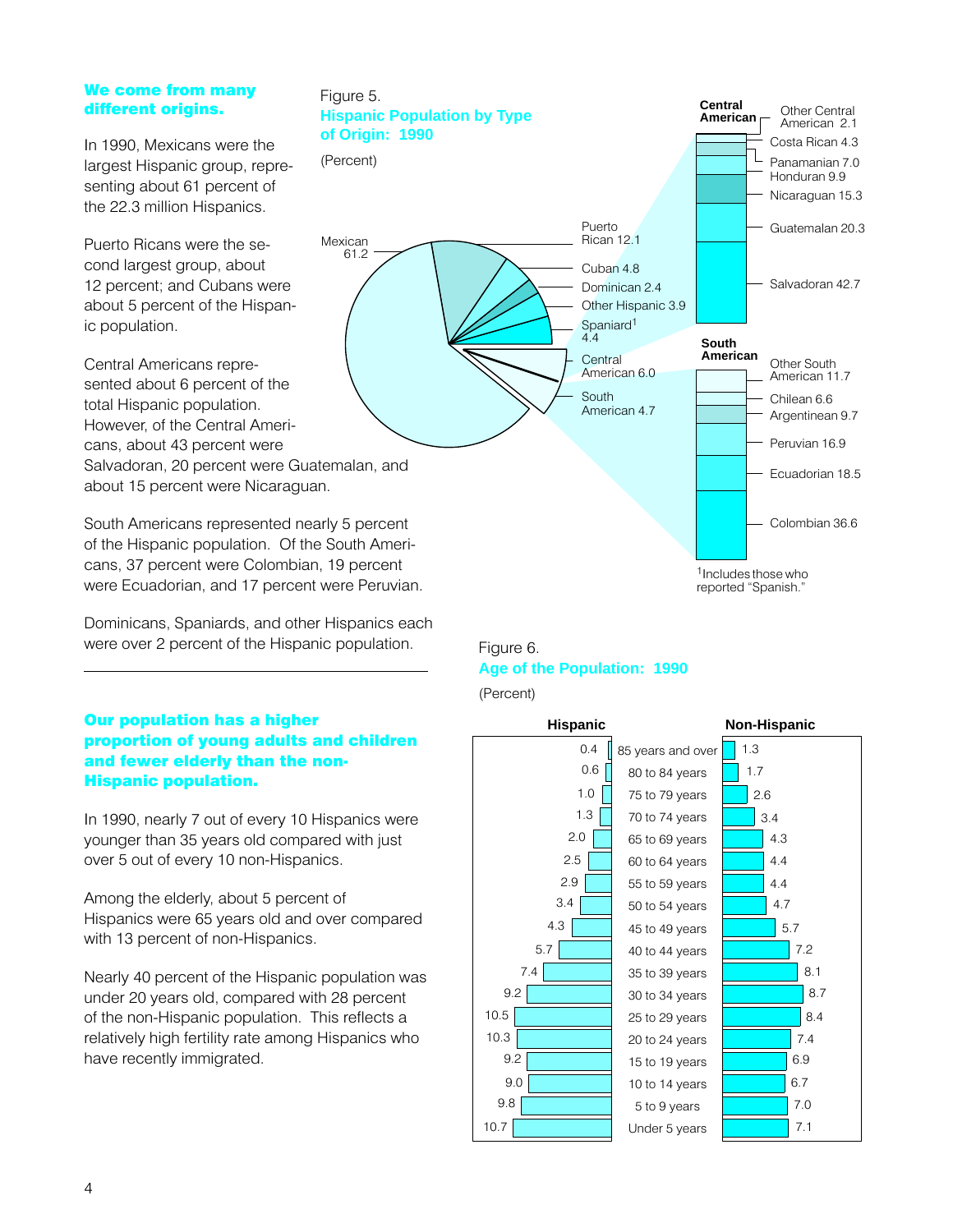#### We made great strides in educational attainment since 1970.

In 1990, about half of the Hispanic population had at least a high school diploma and 1 in 11 earned a bachelor's degree or higher. However, Hispanic adults were less likely than non-Hispanic adults to complete high school or college.

In 1980, about 4 of 10 Hispanics completed 4 years or more of high school and 1 of every 13 completed 4 years or more of college.

In 1970, only 3 of 10 Hispanics 25 years old and over completed at least 4 years of high school. Less than 1 in 20 completed 4 years or more of college.



Although about half of the Hispanic population received a high school diploma or higher in 1990, individual Hispanic groups varied from a high of 77 percent for Spaniards to a low of 43 percent for Dominicans.

About 44 percent of Mexicans, 53 percent of Puerto Ricans, and 57 percent of Cubans had a high school diploma or higher.

About 46 percent of Central Americans and 71 percent of South Americans received a high school diploma or higher in 1990.

Nearly 10 percent of the Hispanic population received a bachelor's degree or higher in 1990. However, about 20 percent of Spaniards and South Americans received a bachelor's degree or higher compared with only 6 percent of Mexicans.





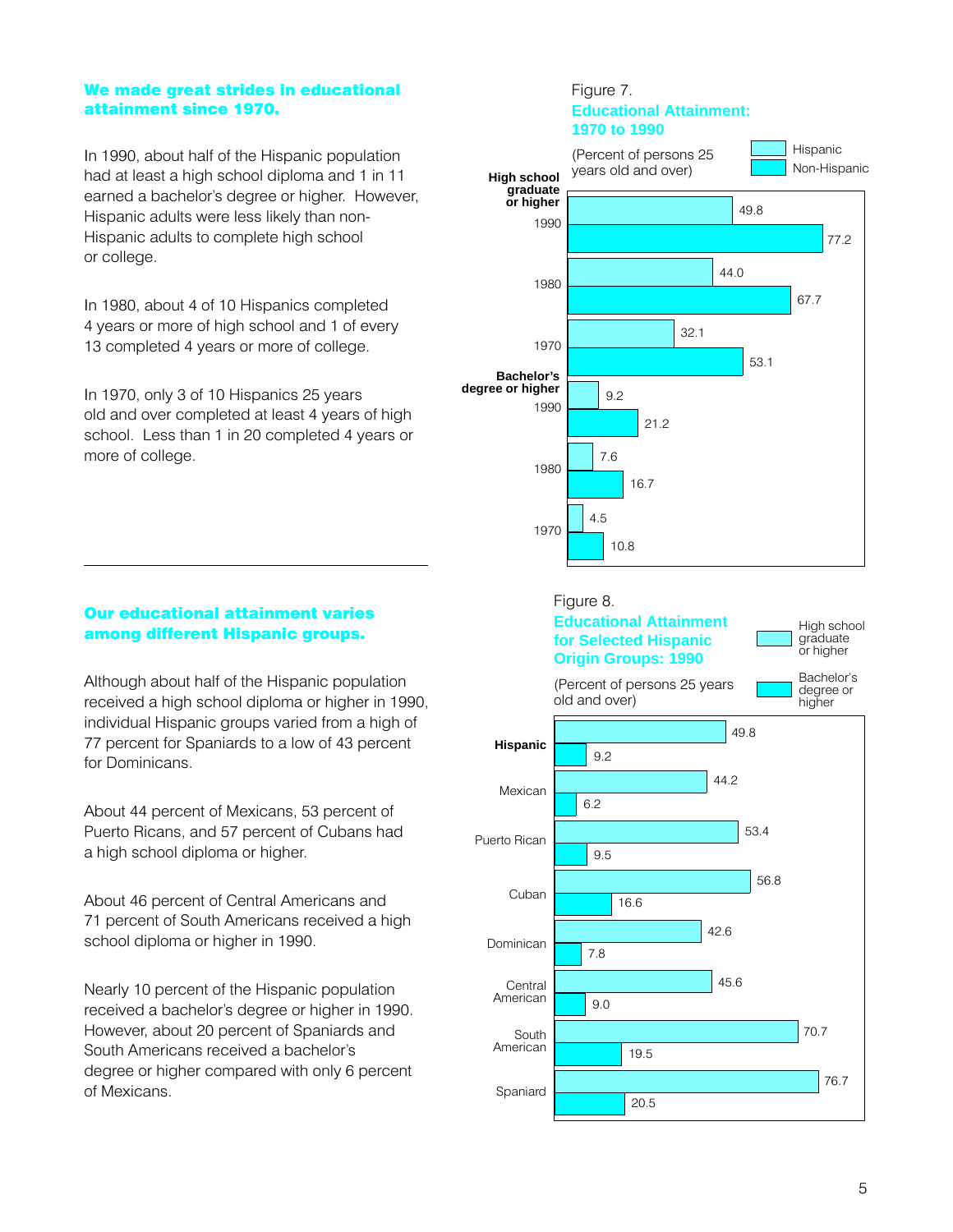#### Although many of us were foreign born, about 64 percent of us were born in the **United States.**

In 1990, over 7.8 million Hispanics were foreign born. Hispanic foreign born from Mexico, Central America, the Caribbean, and South America represented about 43 percent of all foreign-born persons in the United States.

Nearly three-quarters of the Hispanic population were native-born and naturalized citizens compared with about 97 percent of the non-Hispanic population.

About 83 percent of Spaniards and about 67 percent of Mexicans were born in the United States. About 21 percent of Central Americans and 25 percent of South Americans were born here.

Among foreign-born Hispanics, the proportion who were not citizens in 1990 varied from less than 10 percent for Spaniards to nearly 65 percent for Central Americans. Many Central Americans are relatively recent immigrants to America and have not had time to go through the naturalization process.

Note: All persons born in Puerto Rico are American citizens.

#### About half of us who were foreign born came to the United States between 1980 and 1990.

Whether pulled by the need to be reunited with families or pushed by political events in the country of birth, many Hispanics moved to the United States between 1980 and 1990.

Just over half of the Hispanic foreign born arrived in America since 1980. About 28 percent arrived between 1970 and 1979, 15 percent between 1960 and 1969, and about 7 percent before 1960.

About 20 percent of the Central American foreign born arrived between 1970 and 1979, and about 70 percent arrived between 1980 and 1990. Central Americans represented the largest proportion of newly arrived Hispanic immigrants during the 1980's.

About 46 percent of the Cuban foreign born arrived between 1960 and 1969. Many Cuban refugees arrived in the United States following the Cuban Missile Crisis in the early part of that decade.

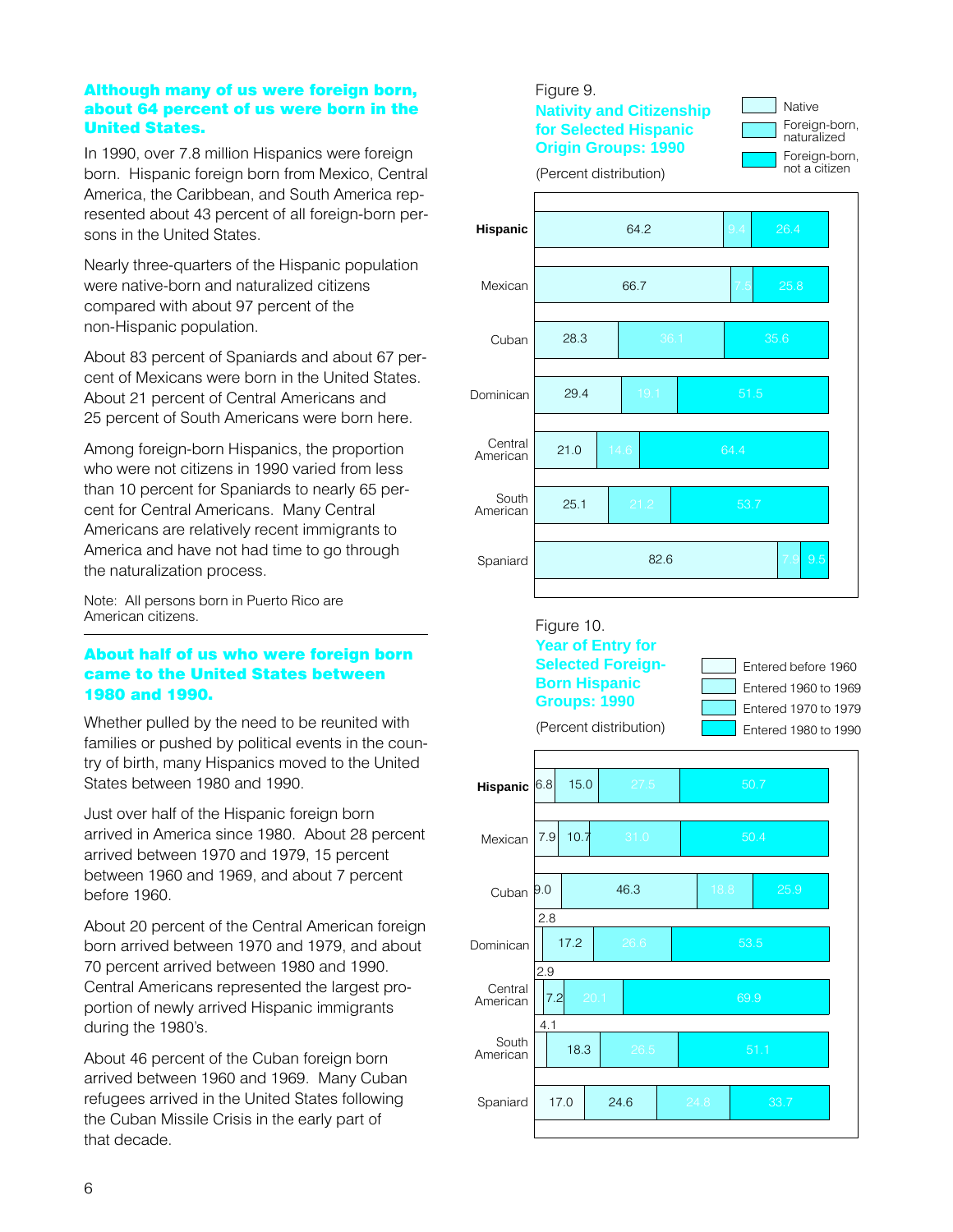#### **Nearly 3 million of us are legal** immigrants who arrived between 1980 and 1990.

Prior to 1950, the vast majority of legal immigrants arrived from Europe. From 1950 to 1990, a new wave (nearly 20 million) of legal immigrants arrived, many from Latin America. Between 1951 and 1960, over 2.5 million people entered the country legally. Of those, 1 in 5 came from I atin America

Between 1961 and 1970, 3.3 million immigrants entered the United States, with 1 in 3 coming from Latin America. During the 1970's, there were nearly 4.5 million immigrants, with about 40 percent coming from Latin America.

By the 1980's, 47 percent of immigrants were from Latin America.

#### Figure 11. **Legal Immigration by Area of Origin: 1951 to 1990**







Note: Information for this graph came from the 1991 Statistical Yearbook of Immigration and Naturalization Service, M-367. Latin America includes Mexico, Central America, the Caribbean, and South America.

#### The Spanish language is a tie that binds us together.

In 1990, about 14 percent of the Nation's population 5 years old and over spoke a language other than English at home. Spanish was spoken by about onehalf of all non-English speakers in the United States.

Also in 1990, about 78 percent of Hispanics spoke a language other than English at home. Spanish was spoken by nearly all of the Hispanic non-English speakers.

Of the Hispanics who spoke Spanish at home, about one-half spoke English "very well" and about half did not speak English "very well."

A greater proportion of Dominicans and Central Americans than Puerto Ricans and Spaniards who spoke Spanish at home did not speak English "very well."

#### Figure 12. **Language Spoken at Home and Ability to Speak English for Selected Hispanic Groups: 1990**

(Percent of persons 5 years old and over who speak Spanish at home)

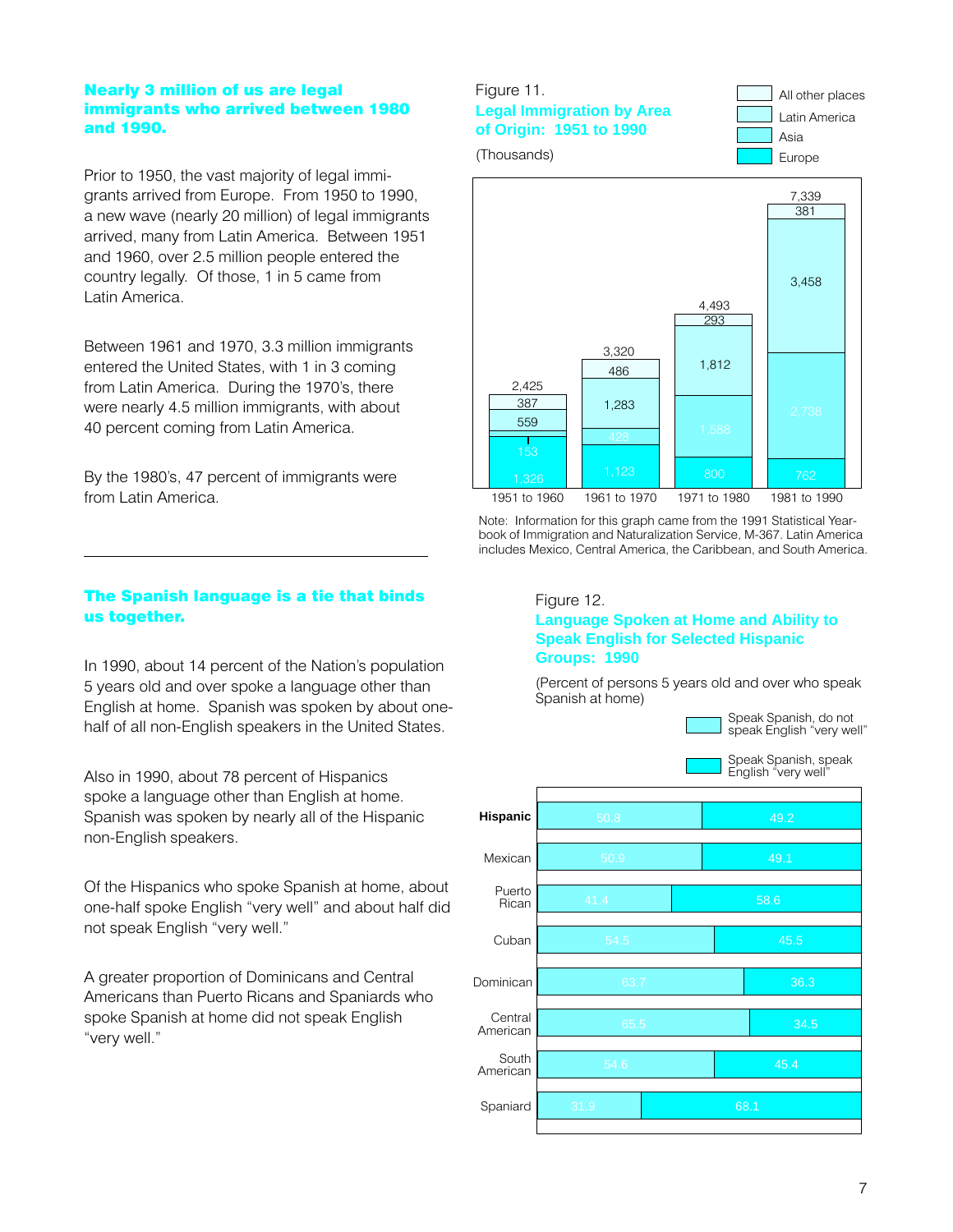#### Fewer of us held jobs as managers or professionals than non-Hispanics.

In 1990, about 28 percent of Hispanic males 16 years old and over worked as operators, fabricators, and laborers compared with about 19 percent of non-Hispanic males.

Technical, sales, and administrative support positions provided employment for the largest share (about 39 percent) of Hispanic females compared with about 45 percent for non-Hispanic females.

Only about 12 percent of Hispanic males held managerial and professional specialty positions compared with about 27 percent of non-Hispanic males.

Service occupations provided employment for about 17 percent of non-Hispanic females compared with about 24 percent of Hispanic females.

#### In 1990, most of us lived in family households.

About 70 percent of Hispanic families were maintained by married couples, about 9 percent by a male with no wife present, and 22 percent by a female with no husband present.

The distribution of families by type varied among Hispanic groups. Over three-quarters of Cuban and Spaniard families were maintained by married couples.

Families maintained by a female with no husband present were found primarily among Puerto Rican and Dominican families.

About 14 percent of Central American families were families maintained by a male with no wife present.

#### Figure 13. **Occupation by Sex: 1990**

(Percent 16 years old and over in civilian labor force)

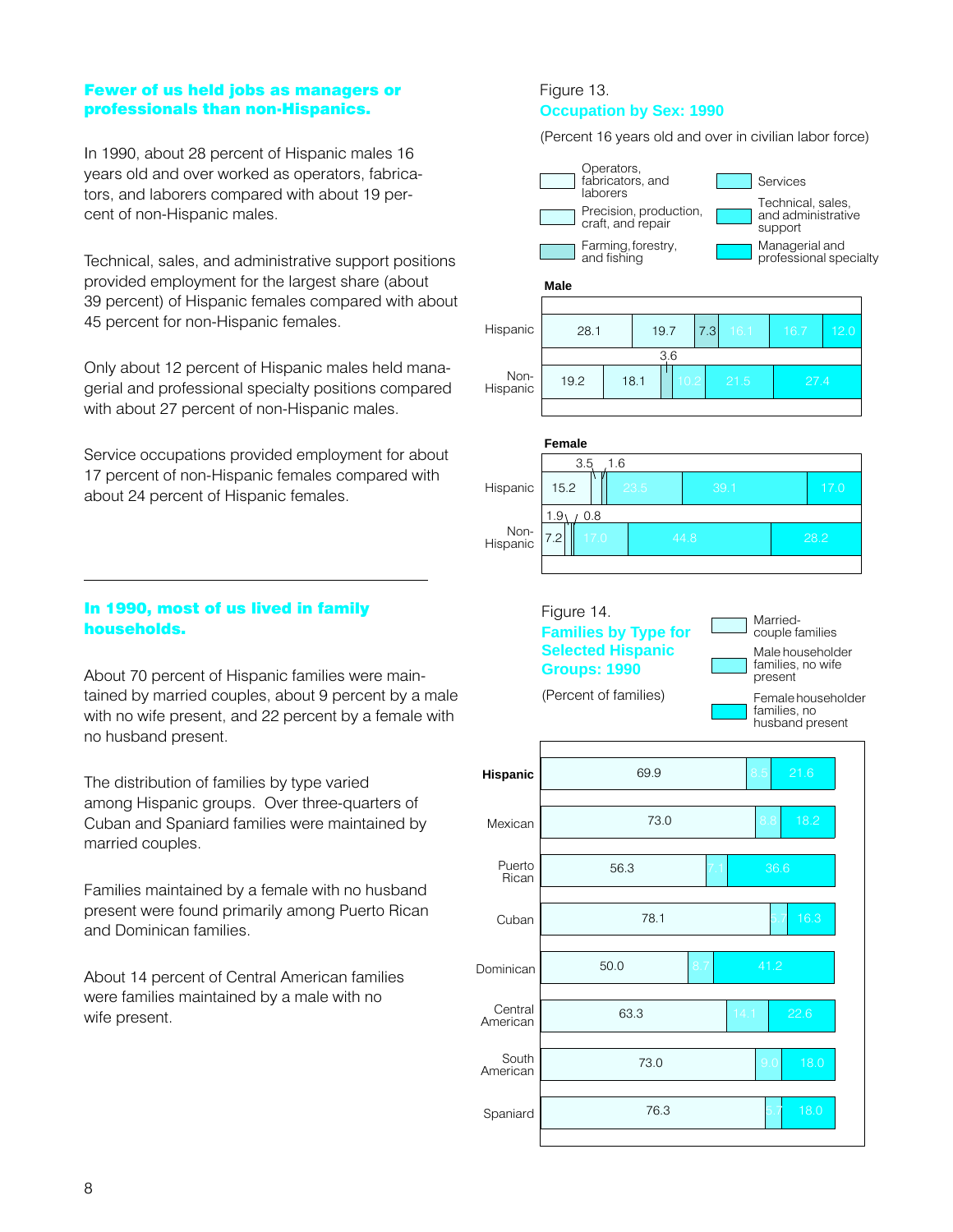#### Our median family income was lower than that for all Americans.

In 1990, the median family income for Hispanics was \$25,064, lower than the median family income of \$35,225 for all Americans.

Hispanic female householders with no husband present had lower median incomes than all female householders with no husband present. \$12,406 and \$17,414, respectively.

Of the Hispanic groups shown, Dominicans had the lowest median family income (\$19,726), and Spaniards had the highest median family income (\$36,680).

Puerto Rican female householders with no husband present had the lowest income, \$8,912, while Cuban and Spaniard female householders with no husband present had the highest incomes, \$19,511 and \$20,000, respectively.

#### Over 1 million of our families lived in poverty in 1990.

Just over 2 of every 10 Hispanic families were living in poverty in 1990 compared with less than 1 of every 10 non-Hispanic families.

About 30 percent of Puerto Rican families, 33 percent of Dominican families, about 10 percent of Spaniard families, 11 percent of Cuban families, 23 percent of Mexican families, and 21 percent of Central American families were below the poverty level in 1990.

Hispanic females, children, and elderly also had higher proportions living in poverty than their non-Hispanic counterparts. About 27 percent of Hispanic females lived in poverty compared with 13 percent of non-Hispanic females.

About 18 percent of Hispanic children under 18 years old lived in poverty compared with 17 percent of non-Hispanic children. Twice as many elderly Hispanics 65 years old and over lived in poverty than non-Hispanic elderly, 24 percent and 12 percent, respectively.